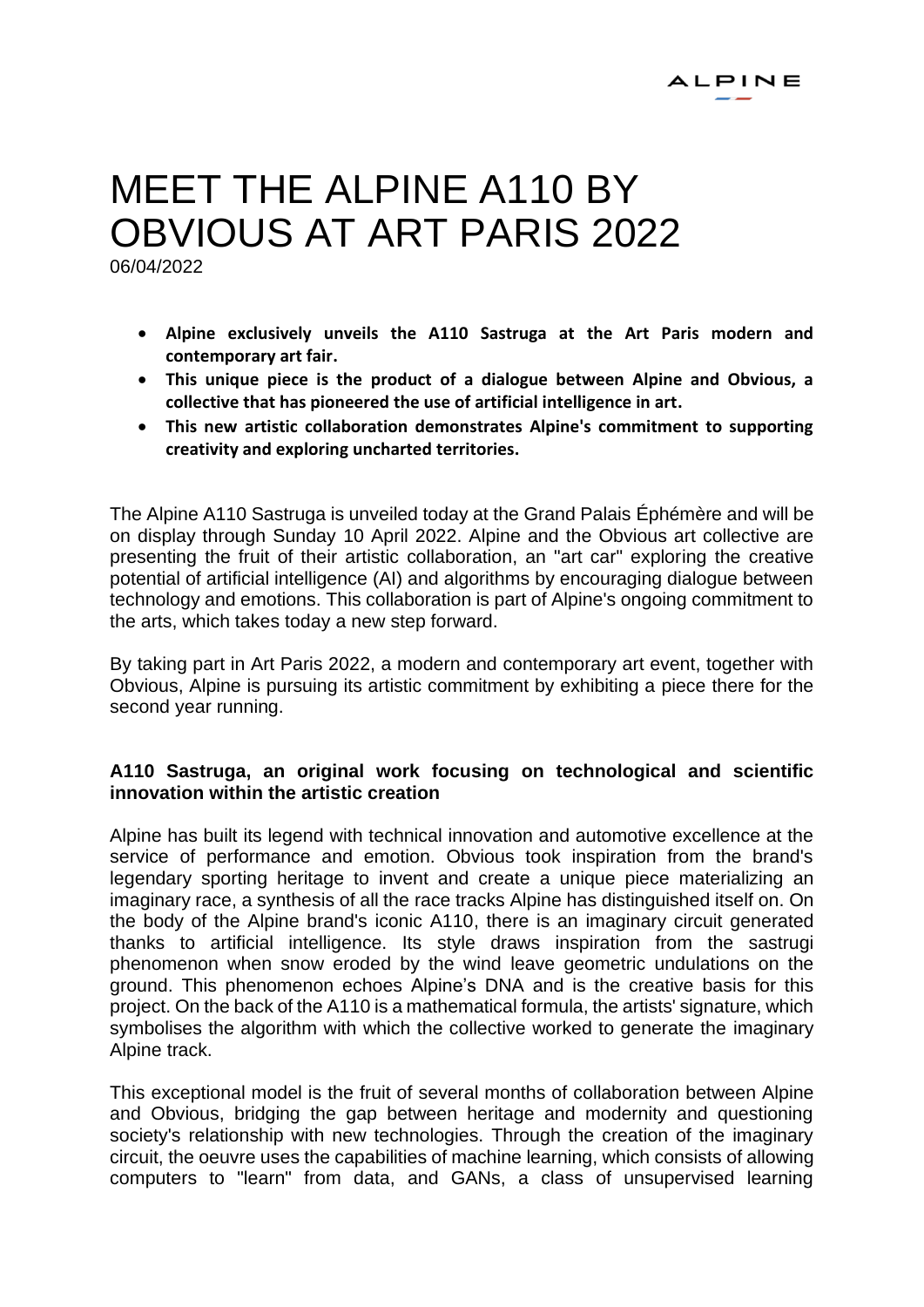algorithms. The artists drew their inspiration from the circuits that

have marked the A-arrowed brand's history from Le Mans to Paul Ricard, Pedralbes, Pescara, Montjuïc, Monsanto, Magny-Cours, Long Beach, Losail and Kyalami, using familiar elements to make it realistic: pitlane, acceleration, braking and overtaking zones to create this track. The originality also lies in a multi-direction junction allowing the driver to choose its favorite one. This imaginary circuit is an opportunity to project the car into a futuristic universe with multiple opportunities.

*"Obvious succeeded to capture the DNA of our brand to create an original and unique piece of art highlighting our firm outlook on the future. Obvious and Alpine share the same ambition: to use technological innovation to reinvent ourselves and explore an ever-expanding field of possibilities. Through this*  collaboration, we are proud to contribute to the emergence of a new form of *creation and be associated with these visionary artists."* **Laurent Rossi, Alpine CEO** 

*"This piece is the result of a long creative process in which we sought to imagine a unique object that communicates technology and sporting savoir-faire, drawing on the heritage of this historic brand. Alpine has given us a great deal of creative freedom, and this achievement demonstrates their desire to conquer new frontiers."* **Collectif Obvious**

# **Art Paris, the leading modern and contemporary art fair**

Buoyed by the success of its September 2021 edition, which inaugurated the Grand Palais Éphémère on the Champ-de-Mars and attracted a record 72,746 visitors, Art Paris returns this spring from 7 to 10 April 2022 with a high-flying list of 130 galleries from more than twenty countries.

The Alpine stand (D16) presents the different stages of the creative process and the dialogue between Alpine and Obvious leading to the work presented on the forecourt of the Grand Palais Éphémère.

## **Access**

Grand Palais Éphémère - Place Joffre, 75007 Paris

## **Hours**

- Thursday 7 April 2022: 12.00 8 pm
- Friday 8 April 2022: 12.00 9 pm
- Saturday 9 April 2022: 12.00 8 pm
- Sunday 10 April 2022: 12.00 8 pm

# **ABOUT ALPINE**

Founded in 1955 by Jean Rédélé, Alpine has asserted itself over the years with its French-style sports cars. In 2018, the brand presented the new A110, a sports car that is true to Alpine's timeless principles of compactness, lightness, agility and driving pleasure. In 2021, the Alpine Business Unit was created, to become the dedicated brand for the innovative, authentic and exclusive sports cars of the Renault Group, benefiting from the heritage and know-how of its historic Dieppe factory and the engineering expertise of the Alpine Racing and Alpine Cars teams.